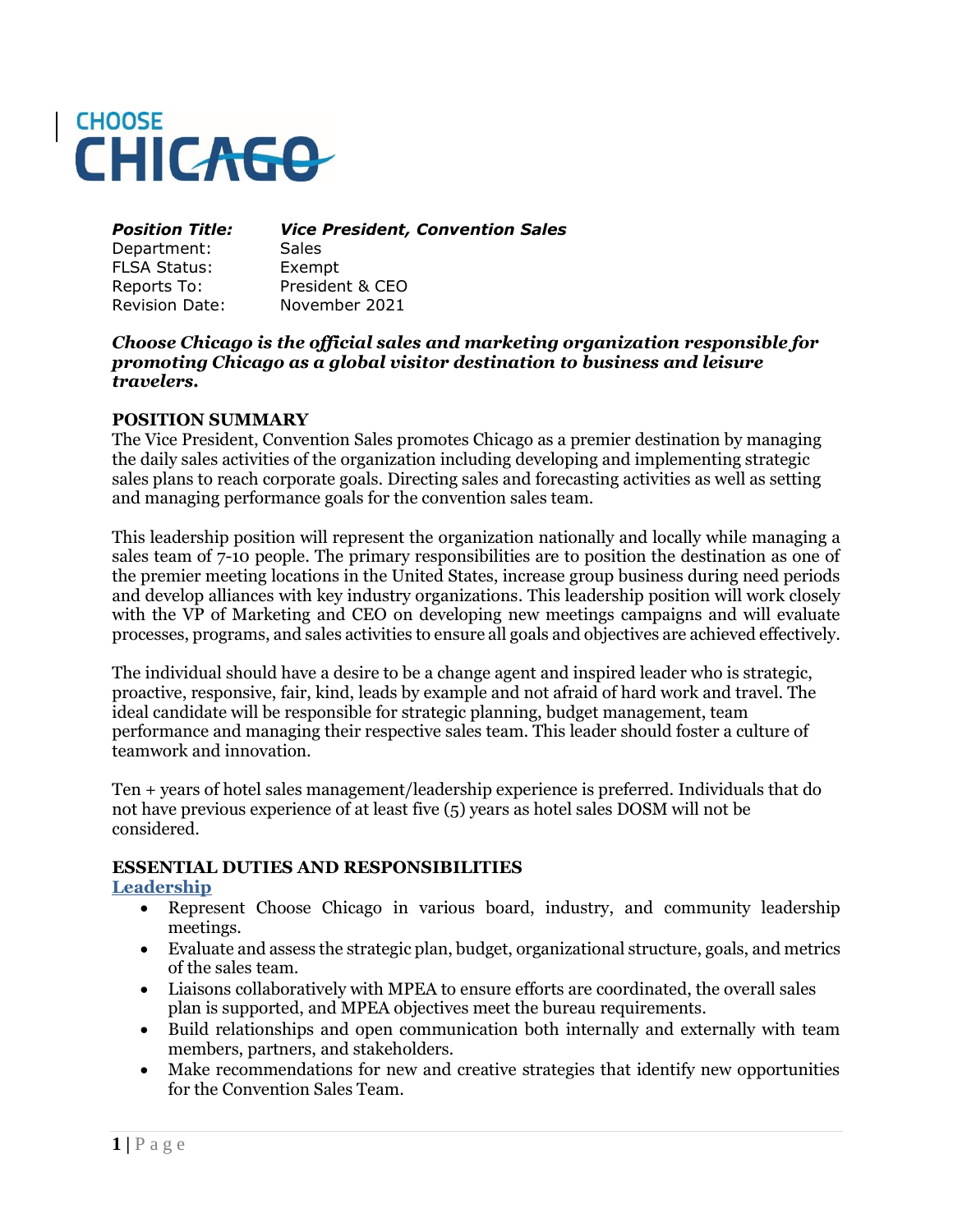- Ensure Equity, Diversity, and Inclusion (EDI) is woven into the fabric of the organization and strategic plan.
- Extensively interact with hotel community and strategic partners to establish strong working relationships that will support overall goals and objectives.
- Build rapport with key, high-profile or high-revenue clients and continuously promote Chicago.
- Serve in voluntary leadership roles in community and industry-related organizations.
- Active involvement and engagement in sales missions, site visits, FAMS and other industry events.

#### **Sales**

- Execute Sales Plan strategies and initiatives focused on Groups, Meetings and Conventions to generate and exceed both individual and team annual room night goals.
- Help to develop and deliver sales presentations to key clients and represent Choose Chicago at various meetings and trade shows and/or events.
- Actively oversee and manage strategic partnerships and sales production as it relates to room nights booked in conjunction with partner hotels and the McCormick Place Convention Center.
- Must constantly maintain knowledge of the destination's products and services with the ability to effectively communicate and understand the features and benefits to clients and internal team members.
- Client entertainment and travel required.

#### **Management**

- Evaluate, monitor, and track team performance measurements.
- Work with direct reports on room night production, identify opportunities and troubleshoot potential challenges and conflicts.
- Support sales team with new and existing prospecting resources.
- Facilitate ongoing training for sales team.
- Establishes multiple channel development and coordinates sales distribution by identifying sales territories, quotas, and goals.
- Carry out supervisory responsibilities including recruitment, training, mentoring, assigning, and directing work, appraising performance, rewarding, disciplining employees, and addressing complaints and resolving problems working with Human Resources.

### **Finance/Budgetary Obligations**

- Maximize the financial performance of the assigned budgets.
- Assist in the development of a fiscally sound departmental budget.
- Collaborate with department and finance team members to effectively manage assigned budget and expense reports on a monthly, quarterly, and yearly basis.

### **Organizational Commitment**

- Maintain a positive and cohesive working relationship with internal team and external vendors, members, partners, and suppliers to successfully accomplish Choose Chicago's room night goals, mission, and vision.
- Participate in ongoing high-quality improvement/client satisfaction efforts.
- Demonstrate high standards and displays a positive and proactive approach.
- Handle additional responsibilities and projects as assigned.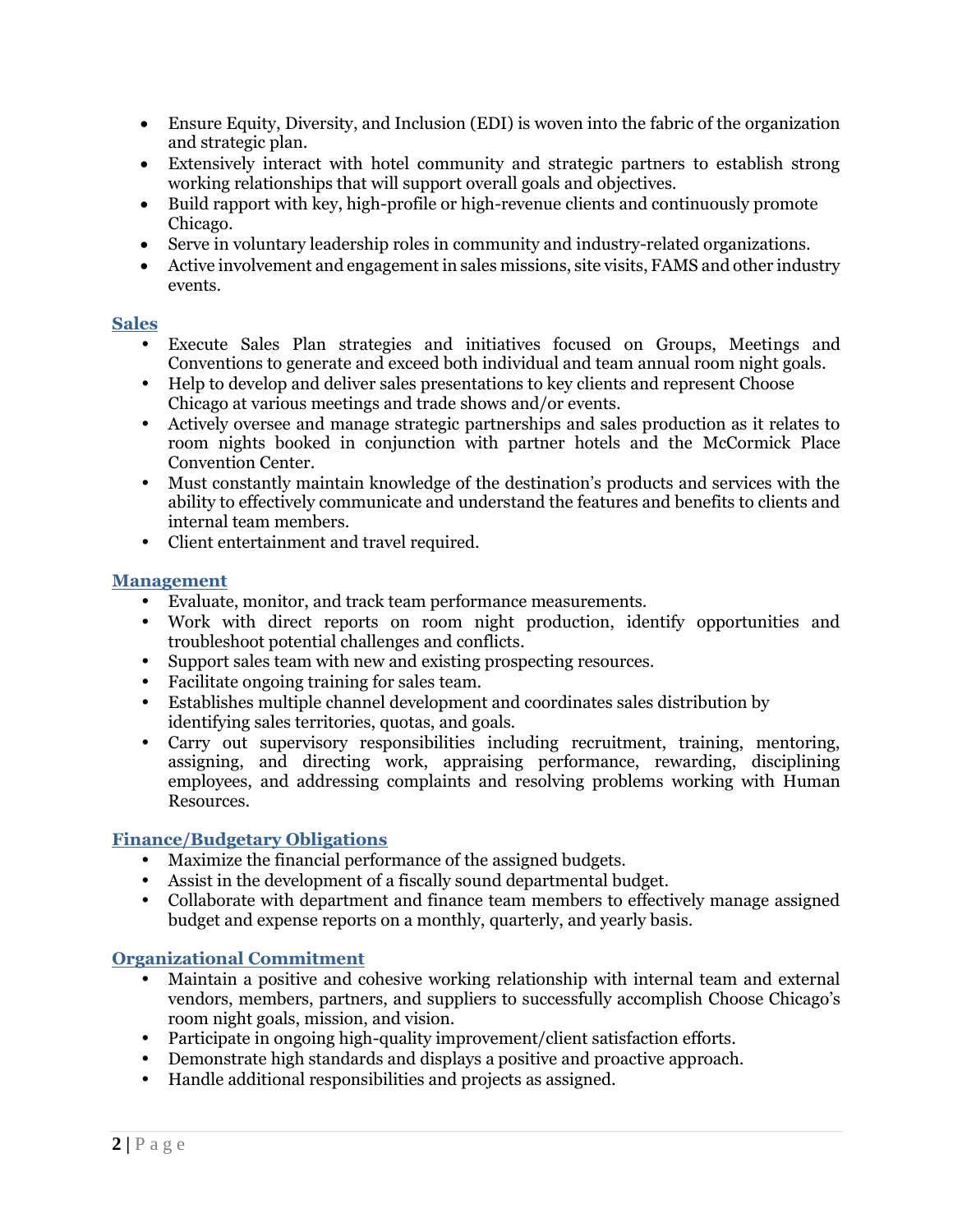## **QUALIFICATIONS, EDUCATION, EXPERIENCE**

- College degree and/or equivalent related experience. Ten (10) or more years of professional experience in a leadership role with convention bureau, hotel sales or related industry position. Previous DMO experience preferred.
- Minimum of 5 years overseeing or managing a sales team.
- Demonstrated strong sales, negotiating and decision-making skills.
- Strong written, verbal and presentation skills.
- Strong knowledge of sales reporting tools and ability to articulate internally and externally.
- Comfortable with public speaking and interacting with high-level decision makers.
- Strong working knowledge and experience in working with Convention Centers.
- Previous experience in database management; experience with CRM and Simpleview a plus.
- Working knowledge of Microsoft Office Products including strong presentation software experience.

### **CORE COMPETENCIES NEEDED**

- Forward thinker, ability to think strategically and open to new ideas in a fast-paced environment.
- Excellent communications and presentation skills and the ability to connect with internal and external clients at all levels.
- Proficient writer and presentation skills.
- Ability to make sound decisions utilizing effective problem solving.
- Strong industry expertise and knowledge of Chicago and its venues.
- Strong work ethic and industry reputation required to raise the profile of the Choose Chicago sales team. Someone who can lead by example and can set a tone for high achievement.
- Must love selling and the sales process -- actively sell and strategically manage large high-profile accounts.
- Proven leadership skills including the ability to manage and motivate a diverse team of sales professionals.
- Ability to think creatively, strategically and work within budget
- A strong team orientation is critical based on the collaborative culture of Choose Chicago and the visitor industry
- Strong computer skills and working knowledge of MS Office products. Familiarity with and adaptability to a CRM system.
- Able to perform in a variety of environmental conditions with varying physical requirements. Able to travel by air or ground as required. Up to 25-30% overnight travel.

# **PHYSICAL WORK ENVIRONMENT**

- Ability to perform work utilizing a computer for extended periods of time
- Ability to sit for extended periods of time in performing the work
- Ability to travel by ground transportation (includes personal and public transportation) as required in performing work
- Ability to travel throughout the city, including prolonged standing and walking as it is very often necessary when delivering items to members of the media or partners
- Ability to work nights and weekends as needed. Working evenings include, but are not limited to attending business exchanges and venue openings/receptions/client appreciation events, etc.